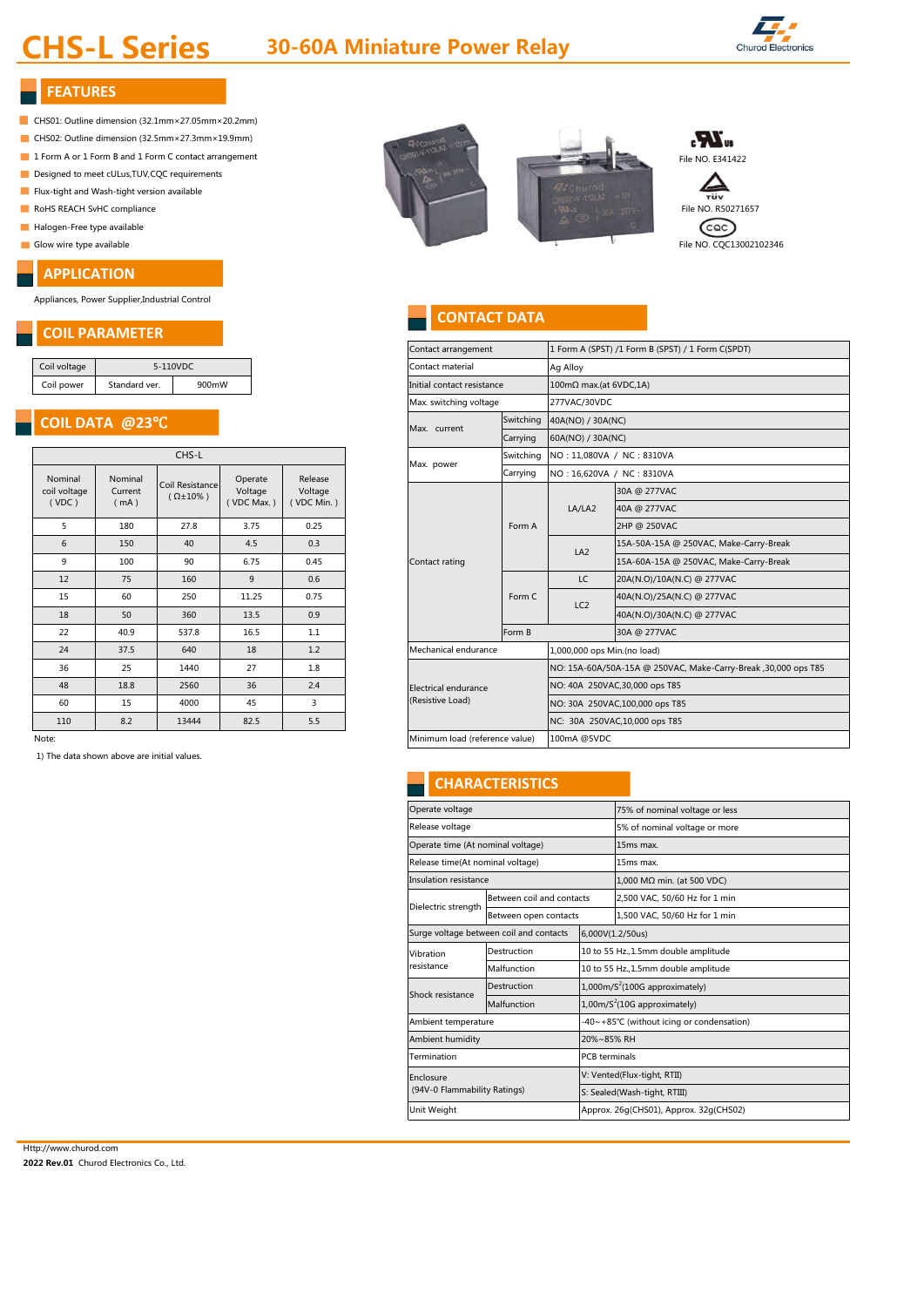#### **ORDERING INFORMATION**

|                                                                                                                                                                                      | CHS01 | $-V$ | $-1$ | 12 |  | A | $\overline{2}$ | (60A) | ,000 |
|--------------------------------------------------------------------------------------------------------------------------------------------------------------------------------------|-------|------|------|----|--|---|----------------|-------|------|
| 1. Product Family                                                                                                                                                                    |       |      |      |    |  |   |                |       |      |
| CHS01:PCB terminal<br>CHS02:PCB & 250QC terminal                                                                                                                                     |       |      |      |    |  |   |                |       |      |
| 2. Enclosure<br>$V = V$ ented (Flux-tight, RTII)                                                                                                                                     |       |      |      |    |  |   |                |       |      |
| S = Sealed (Wash-tight, RTIII) (only 40A and blow)                                                                                                                                   |       |      |      |    |  |   |                |       |      |
| 3. Number of Poles                                                                                                                                                                   |       |      |      |    |  |   |                |       |      |
| $1=1$ pole                                                                                                                                                                           |       |      |      |    |  |   |                |       |      |
| 4. Rated Coil Voltage                                                                                                                                                                |       |      |      |    |  |   |                |       |      |
| 05,06,09,12,18,22,24,48,60,110VDC                                                                                                                                                    |       |      |      |    |  |   |                |       |      |
| <b>5.Coil Power</b>                                                                                                                                                                  |       |      |      |    |  |   |                |       |      |
| $L = Standard (900mW)$                                                                                                                                                               |       |      |      |    |  |   |                |       |      |
| 6. Contact Arrangement                                                                                                                                                               |       |      |      |    |  |   |                |       |      |
| $A = Form A(SPST)$                                                                                                                                                                   |       |      |      |    |  |   |                |       |      |
| $B = Form B(SPST)$                                                                                                                                                                   |       |      |      |    |  |   |                |       |      |
| $C = Form C(SPDT)$                                                                                                                                                                   |       |      |      |    |  |   |                |       |      |
| 7. Contact material                                                                                                                                                                  |       |      |      |    |  |   |                |       |      |
| Blank = AgCdO(40A and down)                                                                                                                                                          |       |      |      |    |  |   |                |       |      |
| $2 = AgSnO2$                                                                                                                                                                         |       |      |      |    |  |   |                |       |      |
| 8. Rated Current                                                                                                                                                                     |       |      |      |    |  |   |                |       |      |
| $(40A)=40A$ $(50A)=50A$ $(60A)=60A$                                                                                                                                                  |       |      |      |    |  |   |                |       |      |
| 9. Additional numbers and /or letters                                                                                                                                                |       |      |      |    |  |   |                |       |      |
| 000 000 $\Lambda\Lambda$ 777 023 777 or blank only for specific system crowing prior or (20 $\Lambda$ ) = 20 $\Lambda$ (50 $\Lambda$ ) = 50 $\Lambda$ (60 $\Lambda$ ) = 60 $\Lambda$ |       |      |      |    |  |   |                |       |      |

000-999, AAA-ZZZ, aaa-zzz or blank, only for specific customer requirements,ex:(30A)=30A,(50A)=50A,(60A)=60A …

# **OUTLINE DIMENSION WIRING DIAGRAMS (BOTTOM VIEWS)**



 $38$  $10.2$ 

 $27$ 

outline dimension >5mm, reference tolerance is ±0.5mm.

 $10.20$ 

 $\theta_{l,n}$ 

2)The reference tolerance for PC Board layout is ±0.1mm.

Http://www.churod.com

 **2022 Rev.01** Churod Electronics Co., Ltd.

 $32.5$